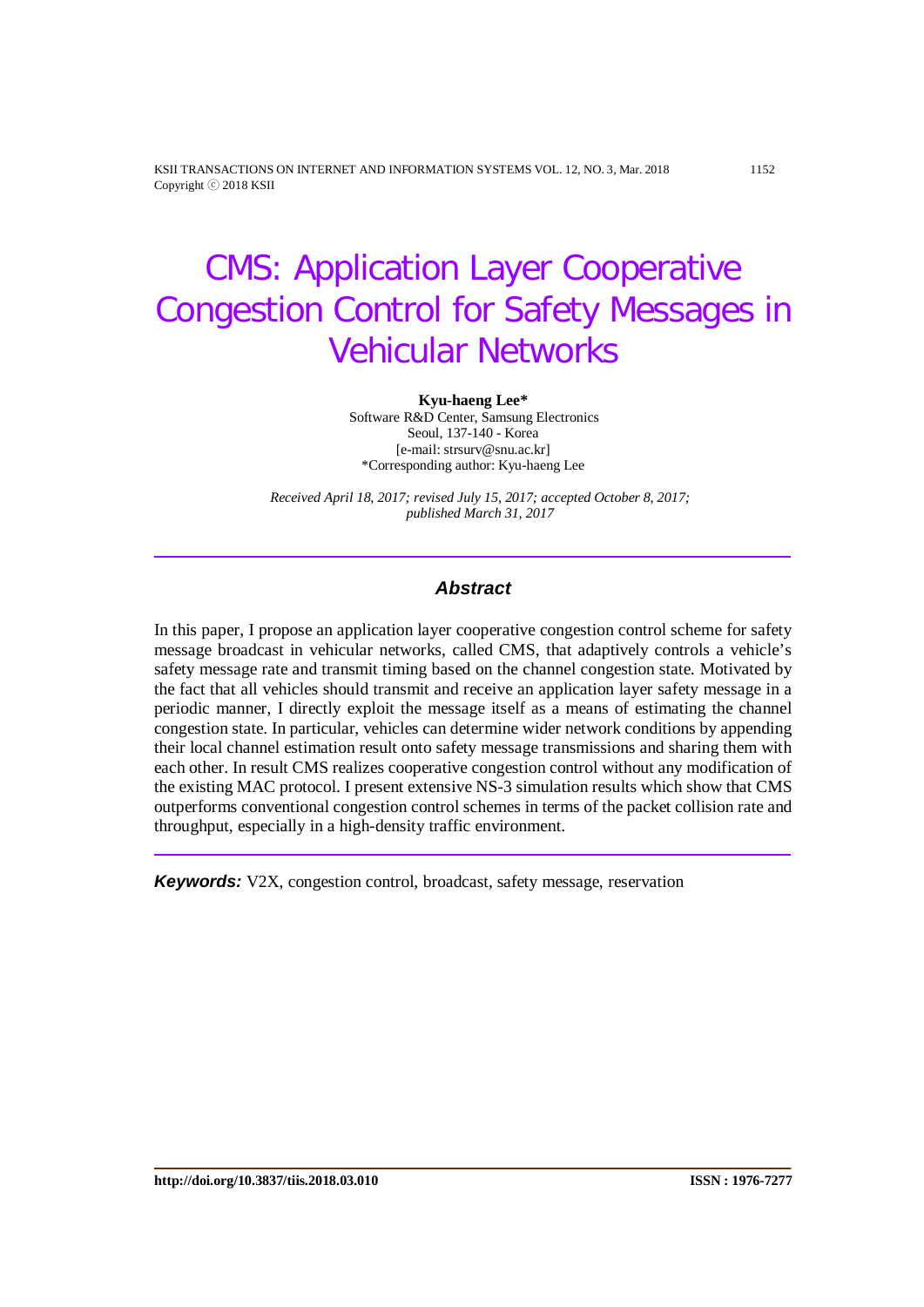# **1. Introduction**

**S**afety message broadcasting is one of the key functions essential for vehicular communication in ITSs (Intelligent Transportation Systems). Vehicles broadcast their driving information such as GPS, heading angle, and speed, such that they can create a more efficient and safe driving environment; a vehicle may receive a crash warning when changing lanes, or it may announce an emergency such as a brake failure or road hazard. Above all things, to successfully obtain such benefits, the safety messages should be delivered in a stable manner, however it is very challenging since wireless transmissions may be significantly unreliable in vehicular networks.

In order to handle this issue, two main ITS standards, WAVE [1] and ITS-G5 [2], employ a simple method of periodically (e.g., at 10Hz) broadcasting a safety message. Periodic message broadcast may appear to be an efficient strategy in vehicular networks, but such simple-minded broadcast can cause severe packet collisions, in particular, in high-density traffic areas. Several researchers have addressed this problem by adjusting transmit parameters such as transmit power, timing, and rate, according to the network congestion state [3]–[5]. New TDMA MAC protocols [6]–[8] and reservation schemes [9] also have been proposed to avoid packet collisions by allocating unoverlapped transmit slots to vehicles.

Those schemes, unfortunately, still have significant limitations. First, most of them generally require substantial modifications of the existing standard; since the IEEE 802.11p [10] has been already approved for the underlying radio technology for both WAVE [1] and ITS-G5 [2], TDMA based MAC layer solutions or modified multi-channel operation schemes are basically impractical; additional APIs should be defined and implemented to access MAC layer information such as CBR (Channel Busy Ratio), since the application generally has no direct cross-layer communication with the MAC layer. Second, they rely on only a local measurement of the network congestion state (e.g., CBR) without information sharing between vehicles, with the result that vehicles suffer from the hidden terminal problem. Worse yet, the measured channel congestion state may be under-estimated, which brings ineffective collision resolution.

In this paper, I propose a new cooperative congestion control scheme, called CMS, that adaptively controls a vehicle's safety message rate and transmit timing based on the channel congestion state. Motivated by the fact that all vehicles should transmit and receive application layer safety messages in a periodic manner, the safety message itself is directly exploited as a means of cooperative estimation of the channel congestion state. More specifically, vehicles can determine wider network conditions by appending their local channel estimation result onto safety message transmissions and sharing them with each other. By doing this, vehicles easily estimate the number of hidden vehicles which may potentially affect their transmissions, as well as the number of vehicles in carrier sensing range. Finally, based on the estimation result, each vehicle adapts its transmit rate and timing to maximize the message transmission success probability. In CMS all these procedures can be done in application layer, and therefore we do not require any additional modification of the legacy MAC protocol.

The design of CMS is challenging for the following reasons. First, the size of the local estimation result must be reduced when appending it to safety messages. To do this, **I** develop a novel compression scheme, effectively reducing the appending overhead without any loss of information. Second, when adapting the safety message rate, the actual MAC layer operation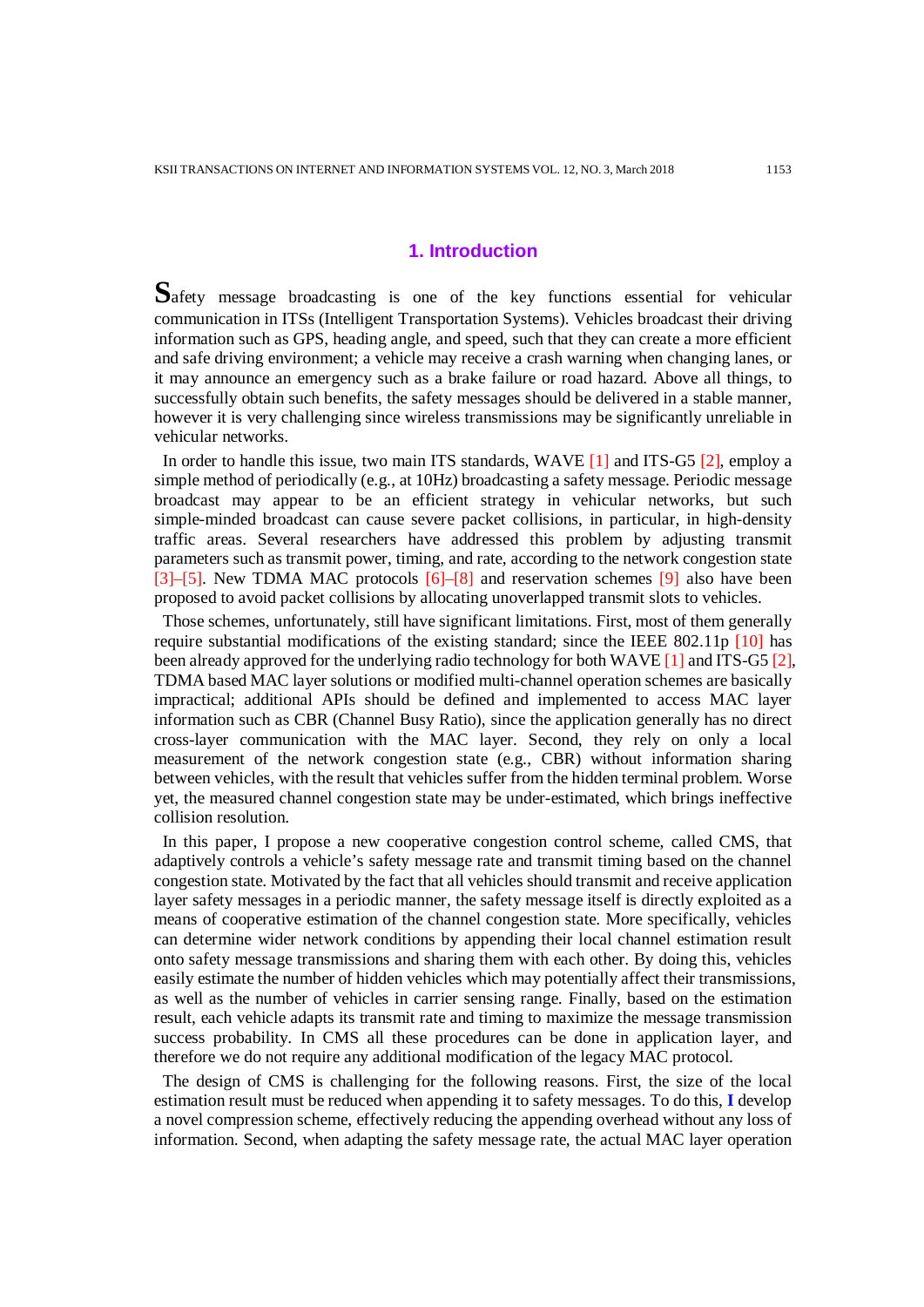should be taken into account, since all transmissions are eventually affected by MAC. The optimization framework for message rate control used here, thus includes the effect of the MAC channel contention. Extensive NS-3 simulation results show that CMS outperforms recently proposed congestion control schemes in terms of the packet collision rate and throughput, especially in a high-density traffic environment.

I summarize the main contributions as follows. The main contribution is to propose a new application layer cooperative congestion control scheme for vehicular networks. I understand that the proposed scheme is a lot different than conventional congestion control schemes for the following two reasons. First, the proposed scheme effectively exploits the legacy safety message to realize cooperative congestion control in vehicular networks, while most previous schemes use non-cooperative methods. Second, CMS can be fully implemented by middleware-level software, different to other schemes that need to modify the existing MAC protocol and hardware. In addition, a mathematical analysis to derive the optimal probability to successfully transmit a safety message in CMS is provided. Lastly, to increase the fidelity of the evaluation, I implement five schemes in NS-3 and compare their performances.

The remainder of the paper is organized as follows. Section 2 provides the related work, and I describe the CMS mechanism in a greater detail in Section 3. Section 4 shows the performance evaluation based on NS-3 simulation. I finally conclude this paper in Section 5.

## **2. Related Work**

I survey the research results on congestion control schemes for vehicular networks related to CMS.

To overcome the limitation of the CSMA/CA based IEEE 802.11p [10], numerous TDMA based MAC protocols [6]–[8], [20] have been proposed. In these schemes, unoverlapped transmit slots are assigned to vehicles, leading to less packet collisions. VMESH [6] employs a conventional reservation technique in which a vehicle occupies a transmission slot once it wins the channel contention at the slot. RES [9] is similar to VMESH in that it also uses the reservation technique, but the reservation is made at the application layer, not at the MAC layer, so the MAC modification is not required. In VeMAC [7], transmission slots are assigned to vehicles according to the direction of vehicle movement. In PTMAC [20], more various moving patterns are utilized for predicting and avoiding possible packet collisions. Nguyen *et al.* propose a hybrid TDMA/CSMA multi-channel MAC protocol [8]. Unfortunately, such reservation based schemes are effective only when the network capacity is big enough.

Both WAVE and ITS-G5 mandate that safety messages should be broadcast over the CCH (Control Channel) [1], [2], which limits the channel resources for the safety messages. In the following studies, SCH (Service Channel) resources are also utilized for safety message transmissions. Ni *et al.* allow vehicles to use SCH resources for improving the reliability of safety message transmission  $[11]$ . In VER-MAC  $[12]$ , the authors propose that the safety messages should be sent twice over the CCH and the SCH. Wang *et al.* study a variable CCH interval to improve the efficiency of the multichannel operation [13]. These techniques, however require huge modifications of the existing MAC protocol and system structure.

One of the most widely used methods for congestion control is to adaptively change various transmit parameters according to congestion states [3]–[5]. The ETSI (European Telecommunications Standards Institute) has recently published a framework called DCC (Decentralized Congestion Control) [3], which envisions a variety of potential controls, including message rate, transmit power, data rate, and receive sensitivity. It defines a simple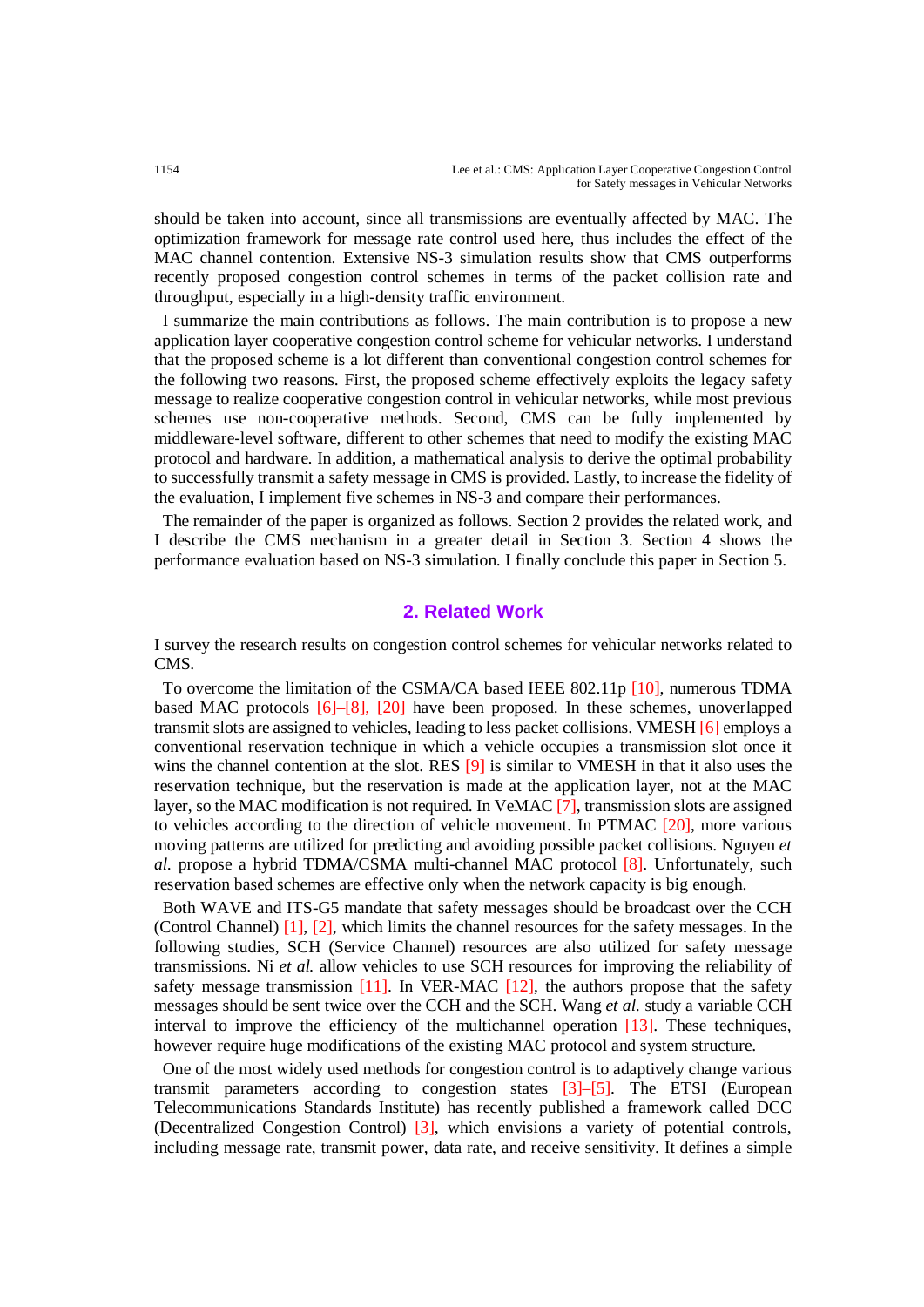threshold based control by using mapping of CBR to a combination of parameters. In LIMERIC [4] each vehicle adapts its transmit rate in order to achieve fair and high channel utilization. Different to DCC, LIMERIC gradually changes the transmit rate and thus enables a more fine-grained rate control. However, they depend on only local channel estimation results, and thus the performance gain can be limited. Even though PULSAR [5] exploits information sharing between vehicles, modifications of the legacy protocol are still required. In DTB-MAC [21], a safety message can only be transmitted if a vehicle acquires a token, which helps increase reliability. However, there still exists an additional overhead of manipulating tokens and managing groups.

Advanced physical layer technology [4], [14]–[16] (e.g., multi-antenna) and using infrastructures [13], [17] (e.g., RSU) greatly improve the packet reliability. Vehicles are considered to have two radios so that they can send and receive packets over CCH and SCH simultaneously [4], [14], [15]. Moser *et al.* examine the performance of a MIMO-extended IEEE 802.11p system [16]. These schemes are complementary to CMS, so we can employ them in CMS for further improvements.

## **3. CMS Design**

## **3.1 System Model**



**Fig. 1.** Channel Model. The CCH consists of multiple CCH intervals, where each of intervals has *S* slots.

A vehicular network with *V* vehicles is considered. Each vehicle periodically transmits an application layer safety message, which has a payload of 200 bytes, at a maximum rate of 10 Hz. According to the legacy protocols [1], [2], the safety messages are broadcast on the CCH. I assume a time-slotted CCH (**Fig. 1**); the CCH is divided into multiple intervals of 50 ms, and each CCH interval consists of *S* transmit slots, where at least one safety message transmission can be completely finished in one slot. Note that this slot is defined and used in the application layer, not in the MAC layer. In general, one application layer slot is much longer than one MAC layer slot  $(500 \text{ }\mu\text{s} > 9 \text{ }\mu\text{s}$  (when  $S = 100$ )). To the end, I use the term 'slot' as the meaning of an application layer slot, unless otherwise stated.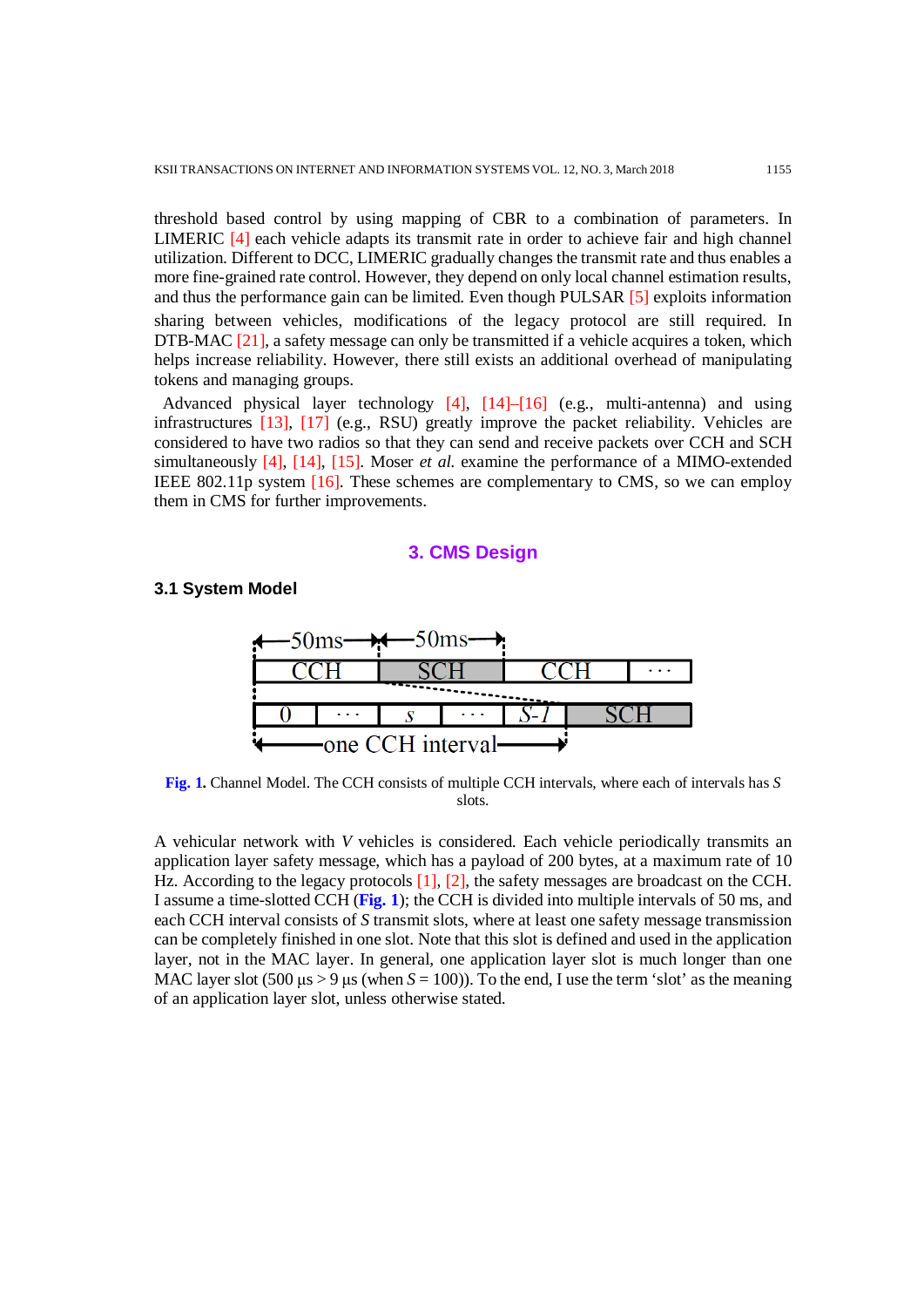1156 Lee et al.: CMS: Application Layer Cooperative Congestion Control for Satefy messages in Vehicular Networks



**Fig. 2.** An example of safety message transmission. Assume that the transmit slots of two vehicles A and B are slot 10 and slot 80, respectively. In this example, vehicle A always transmits at slot 10 every CCH interval, while vehicle B skips one transmission in the second CCH interval according to the transmit probability.

In this model, each vehicle's transmission is considered to belong to one transmit slot. Once a vehicle sets a transmit slot, it continues to use the slot until the slot is changed by the slot selector. If the vehicle detects that the slot is too crowded, it may not be able to transmit a safety message even if the vehicle reaches the slot. For this purpose, each vehicle uses the transmit probability according to the channel congestion state, which will be described later. Consider the example in **Fig. 2**, and let the transmit probability of vehicle A and vehicle B be 1 and 0.5, respectively. Then, vehicle A always transmits at slot 10 (i.e., message rate =  $10\text{Hz}$ ), while vehicle B may not transmit in some CCH intervals, (i.e., average message rate = 5Hz).

**I** assume that channel intervals can be synchronized between vehicles; for example, in WAVE the intervals can be synchronized by the UTC (Coordinated Universal Time) that can be acquired from GPS or other vehicles (e.g., all vehicles shall monitor the CCH beginning at the start of a UTC second  $[1]$ .) Even though the actual operation of two ITS standards (i.e., WAVE and ITS-G5) are different from each other, CMS can be easily applied to each standard by varying the length of the CCH interval and *S*.

## **3.2 CMS Overview**

This section provides an overview of CMS. CMS consists of three main modules, the cooperative channel monitor (**C**), message rate controller (**M**), and slot selector (**S**), which may be described as follows:

- **C**ooperative channel monitor: measures network congestion by *estimating the number of vehicles* during each transmit slot. A vehicle first locally gathers the information of visible neighbor vehicles when receiving safety messages - this is called *Visible Vehicle Information* (VVI) - and then shares it with other vehicles by appending it onto its safety message, so that vehicles' monitoring results can be more effective. This is called *Effective Vehicle Information* (EVI) (Sec. 3.3).
- **M**essage rate controller: adapts a safety message rate based on the VVI and EVI values. In order to control the message rate, a transmission probability *τ* is introduced, which is used to maximize the packet transmission success probability (Sec. 3.4).
- **S**lot selector: changes the transmit slot when the number of vehicles using the same transmit slot is significantly increased (Sec. 3.5).

In the following subsections, the design of CMS is described in detail in the context of tagged vehicle *v* and its transmit slot *s*.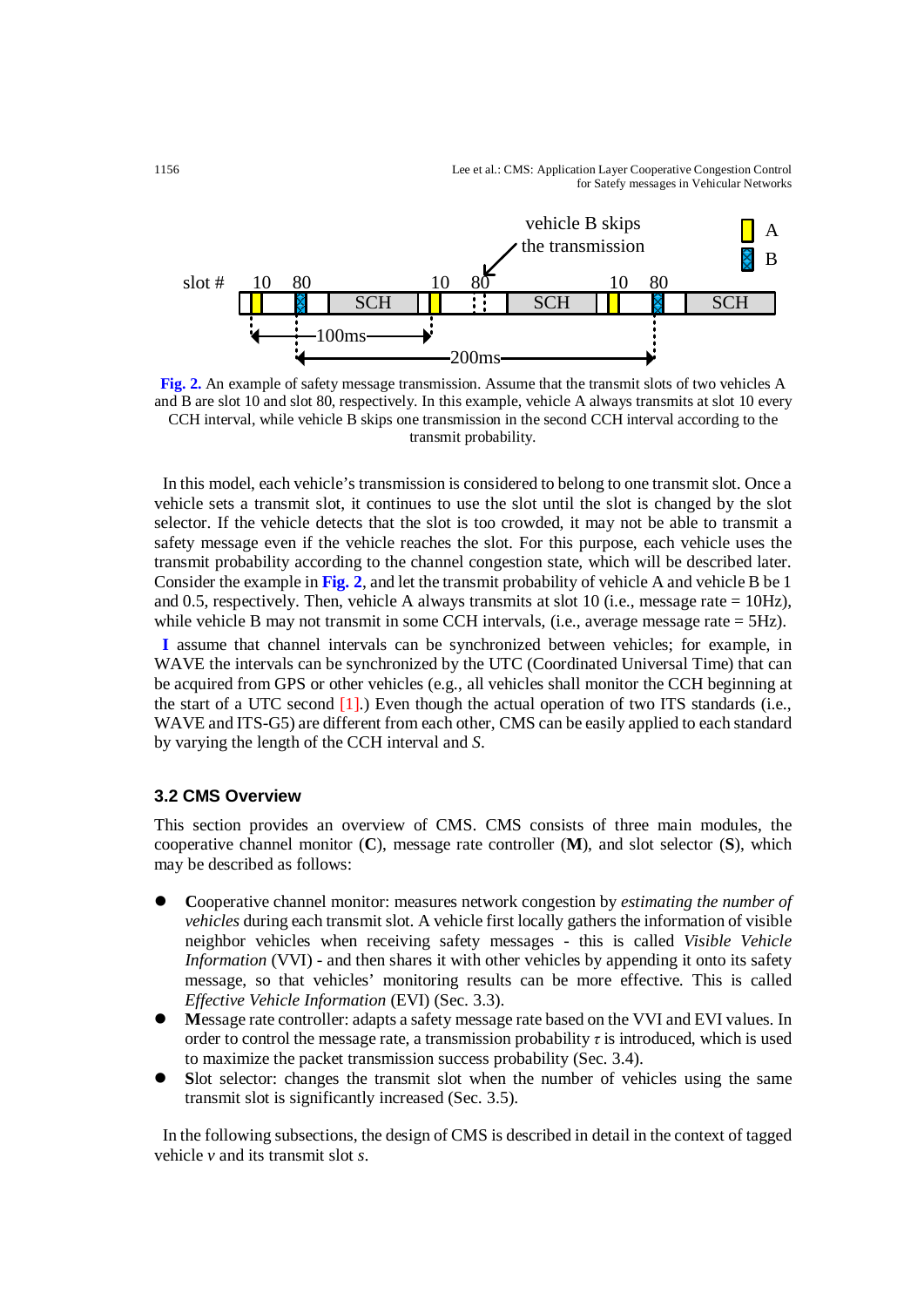#### **3.3 Cooperative Channel Monitor**

#### **3.3.1 Visible Vehicle Information (VVI)**

When a vehicle receives a safety message, it extracts the vehicle ID from the message and records it with the corresponding slot number. In this way, each vehicle can count the number of vehicles of each slot. Let *Ns* be the number of distinct vehicles observed in slot *s*, then VVI of tagged vehicle  $v$  (i.e.,  $N_v$ ) is represented as the vector of  $N_s$ :

$$
\mathbf{N}_v = [N_0 \cdots N_s \cdots N_{S-1}]^T. \tag{1}
$$

Since a vehicular network generally changes very frequently, VVI may soon become invalid. Therefore, only the vehicle information obtained during a sliding window *M* is used. Note that if a vehicle receives a safety message from the same vehicle in the same slot (say, *s*) during the sliding window, it does not increase *Ns*.

#### **3.3.2 Effective Vehicle Information (EVI)**



**Fig. 3.** An example of VVI and EVI. (a) In the figure, there are 10 vehicles (illustrated as five triangles, three circles and two squares), and the same shaped vehicles mean that they use the same transmit slot. In this example, for a tagged vehicle (the black triangle in the center), there is one vehicle within carrier-sense range (i.e., visible vehicle), and three vehicles outside carrier-sense range (i.e., hidden vehicle). (b) Each single digit number of the integer numbers shows a *Ns*. For example, according to this figure, the number of vehicles in slot 12 is 9.

Even though VVI includes the number of vehicles and their transmit timings, it only provides information about vehicles in carrier-sense range and thus cannot capture the effect of hidden vehicles. For this reason, as mentioned earlier, I make vehicles share their VVI with each other by appending them to their safety messages (**Fig. 3 (a)**). When receiving VVI from other vehicles, a vehicle updates its own VVI (thus EVI) by comparing with the received VVI. Let  $N^{eff}$ <sub>v</sub> be the EVI of vehicle *v*, then  $N^{eff}$ <sub>v</sub> is updated as follows:

$$
\mathbf{N}_v^{eff} = max(\mathbf{N}_v^{eff}, \mathbf{N}_{v'}), \ v' \neq v \tag{2}
$$

, where *max*( ) represents a pairwise max operation.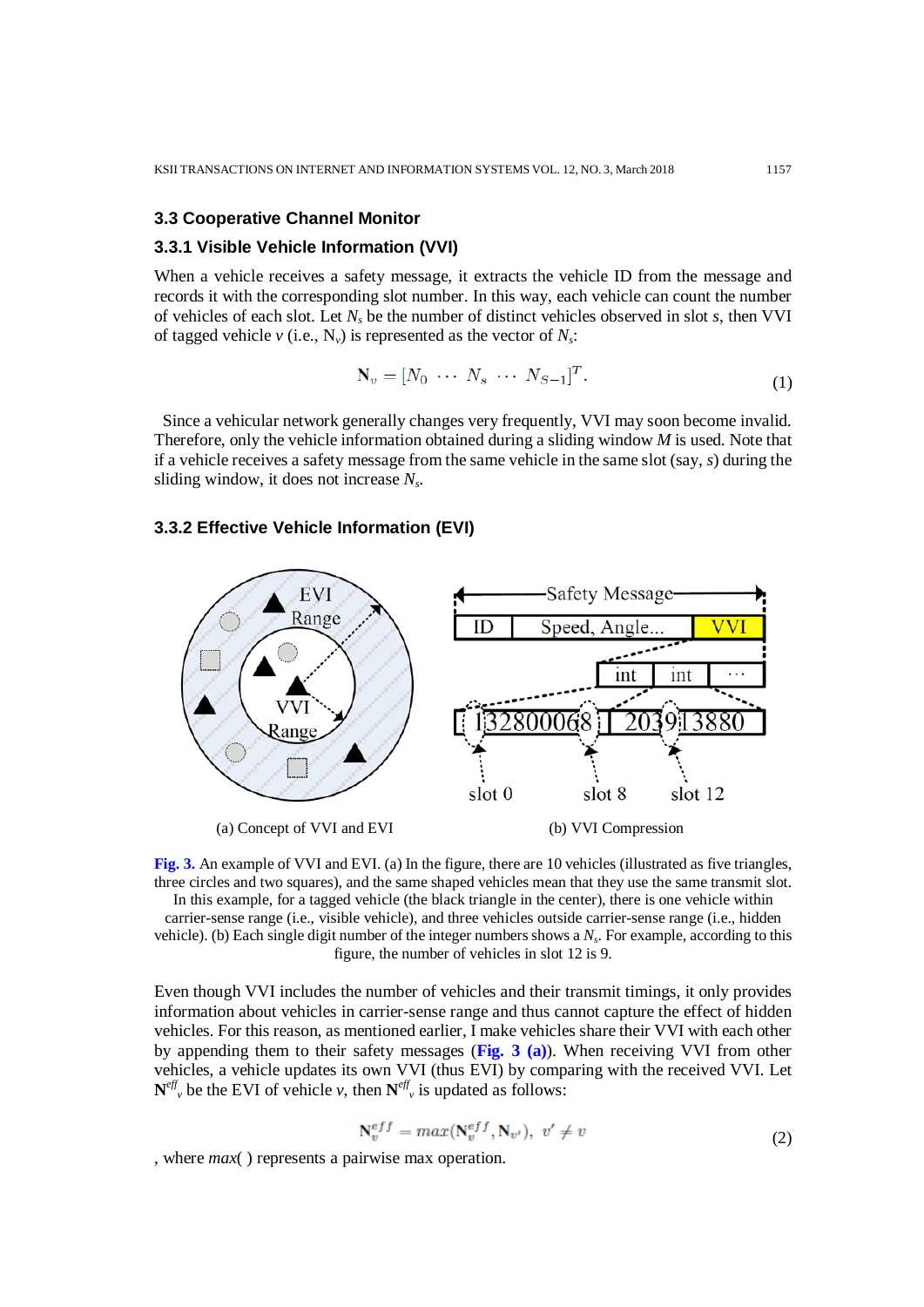There are several works that exploit the idea of information sharing. For example, in PULSAR [5], the authors propose to exchange CBR between vehicles for rate adaptation. While several ideas of PULSAR may bear some resemblance to the proposed scheme, in PULSAR it is difficult to explicitly control vehicles' transmit timings since the CBR has no information about them. In contrast, the proposed scheme enables vehicles to adapt the transmit timing, as well as the transmit rate, thanks to VVI which carries more detailed information than CBR.

## **3.3.3 VVI Compression**

One practical challenge in cooperative channel monitoring is that the size of VVI may be too large, thus incurring a large overhead when appending to a safety message. For example, in the case of  $S = 100$ , 400 bytes are required to represent VVI, which is greater than the typical safety message size (about 200 bytes).

To solve this issue, VVI is compressed when appending. The idea is very simple: limit the maximum number that  $N_s$  can be. The driver behind this idea is that the actual effective value that  $N_s$  can be is generally less than 10. For example, consider  $N_s$  of 10, which means there are 10 vehicles broadcasting safety messages in slot *s*. In this case, controlling (or, in fact, reducing) the message rate to avoid a packet collision may be no longer effective, due to the message rate and throughput being too low. In this case, changing to a less congested transmit slot is a more appropriate strategy. For this reason, CMS limits the maximum value of  $N<sub>s</sub>$  to 9.

If the value of  $N<sub>s</sub>$  is limited to a single digit number, and mapped to one digit of a certain integer value, we can express multiple  $N_s$  using just a few integers; a 4 byte integer variable can represent 9 *Ns* values at a time, and an 8 byte unsigned long integer variable can represent 19  $N_s$  values. As a result, in the case where  $S = 100$ , the compression reduces the VVI overhead by 88% (i.e., 12 integer variables (48 bytes) are required), compared with using 100 integers to express VVI, as shown in **Fig. 3 (b)**.

## **3.4 Message Rate Controller**

As mentioned earlier, in CMS each vehicle uses a transmit probability *τ* to control the transmit rate. In other words, when transmit slot *s* starts, vehicle *v* broadcasts a safety message with probability  $\tau_v$ . In this paper, I am interested in maximizing the aggregate probability of successful packet delivery, and therefore the global optimization for transmit probabilities of vehicles may be required.

Unfortunately, obtaining a global optimal value (i.e., a set of  $\tau$ ) is impractical and also ineffective, since the optimal value may shortly become outdated due to the frequent network topology changes. In addition, the search space of the optimization problem grows too fast as the number of probabilities to be optimized increases.

For this reason, I employ a local optimization. More specifically, each vehicle *v* finds  $\tau$ <sup>*v*</sup> to maximize its packet transmission success probability based on 1) the number of contending vehicles in the same slot and 2) transmit probabilities of them. First, from VVI and EVI, vehicle *v* easily knows the number of visible vehicles (i.e.,  $N_s$  - 1) and that of hidden vehicles. I denote the number of hidden vehicles as  $N^{h\nu}$ <sub>s</sub>, and it can be computed by  $N^{eff}$ <sub>s</sub> -  $N_s$ . Second, for the transmit probabilities of other vehicles, I apply the same probability with vehicle  $\nu$  to them, based on the study result of PULSAR [5]; the authors show that it is possible to synchronize the channel congestion state (e.g., CBR) of all vehicles within two hops by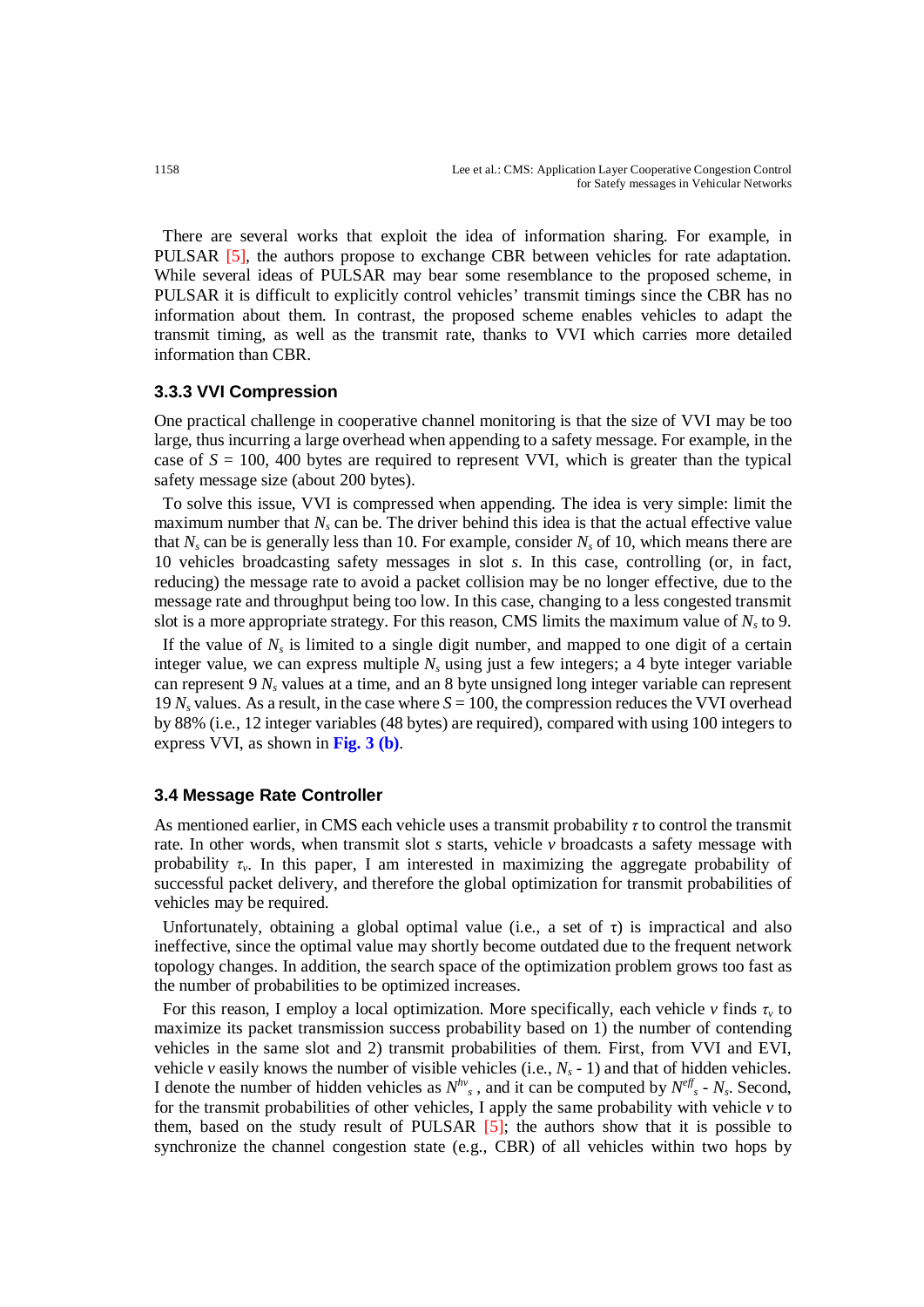performing inter-vehicle message exchanges during two sliding windows.

Now I define an objective function  $f(\tau_v)$  as the conditional packet transmission success probability, then the optimal  $\tau^*$  can be computed as follows:

$$
\tau_v^* = \underset{0 < \tau_v \le 1}{\operatorname{argmax}} f(\tau_v). \tag{3}
$$

Since each transmission is affected by both visible and hidden vehicles, Eq. (3) can be represented as:

$$
f(\tau_v) = \tau_v \cdot f_{vv}(\tau_v) \cdot f_{hv}(\tau_v)
$$
\n(4)

, where  $f_{vv}(\cdot)$  and  $f_{hv}(\cdot)$  are the probabilities that visible and hidden vehicles do not affect the tagged vehicle's transmission, respectively.

1)  $f_{vv}(\tau_v)$ 

There are two cases where visible vehicles do not affect the tagged vehicle's transmission; first, in the case where no visible vehicles attempt to transmit (i.e.,  $(1 - \tau_v)^{N_s}$ ); second, all visible vehicles lose the MAC contention against the tagged vehicle *v*. Let *W* be the MAC contention window size, then  $f_{vv}(\tau_v)$  can be expressed as the following:

$$
f_{vv}(\tau_v) = (1 - \tau_v)^{N_s - 1}
$$
  
+  $(N_{s-1})C_1 \cdot \tau_v \cdot (1 - \tau_v)^{N_s - 2} \cdot \frac{1}{W} \left\{ \left( 1 - \frac{1}{W} \right) + \dots + \left( 1 - \frac{W - 1}{W} \right) \right\} + \dots$   
+  $(N_{s-1})C_{(N_s - 1)} \cdot \tau_v^{N_s - 1} \cdot \frac{1}{W} \left\{ \left( 1 - \frac{1}{W} \right)^{N_s - 1} + \dots + \left( 1 - \frac{W - 1}{W} \right)^{N_s - 1} \right\}$   
=  $(1 - \tau_v)^{N_s - 1} + \sum_{n=1}^{N_s - 1} (N_s - 1)C_n \cdot \tau_v^n \cdot (1 - \tau_v)^{N_s - 1 - n} \cdot \frac{1}{W} \sum_{w=1}^{W - 1} \left( 1 - \frac{w}{W} \right)^n$ . (5)

2)  $f_{hv}(\tau_v)$ 

In this case, the only way for the tagged vehicle to successfully transmit is that no hidden vehicles attempt to transmit:

$$
f_{hv}(\tau_v) = (1 - \tau_v)^{N_s^{hv}}.
$$
\n(6)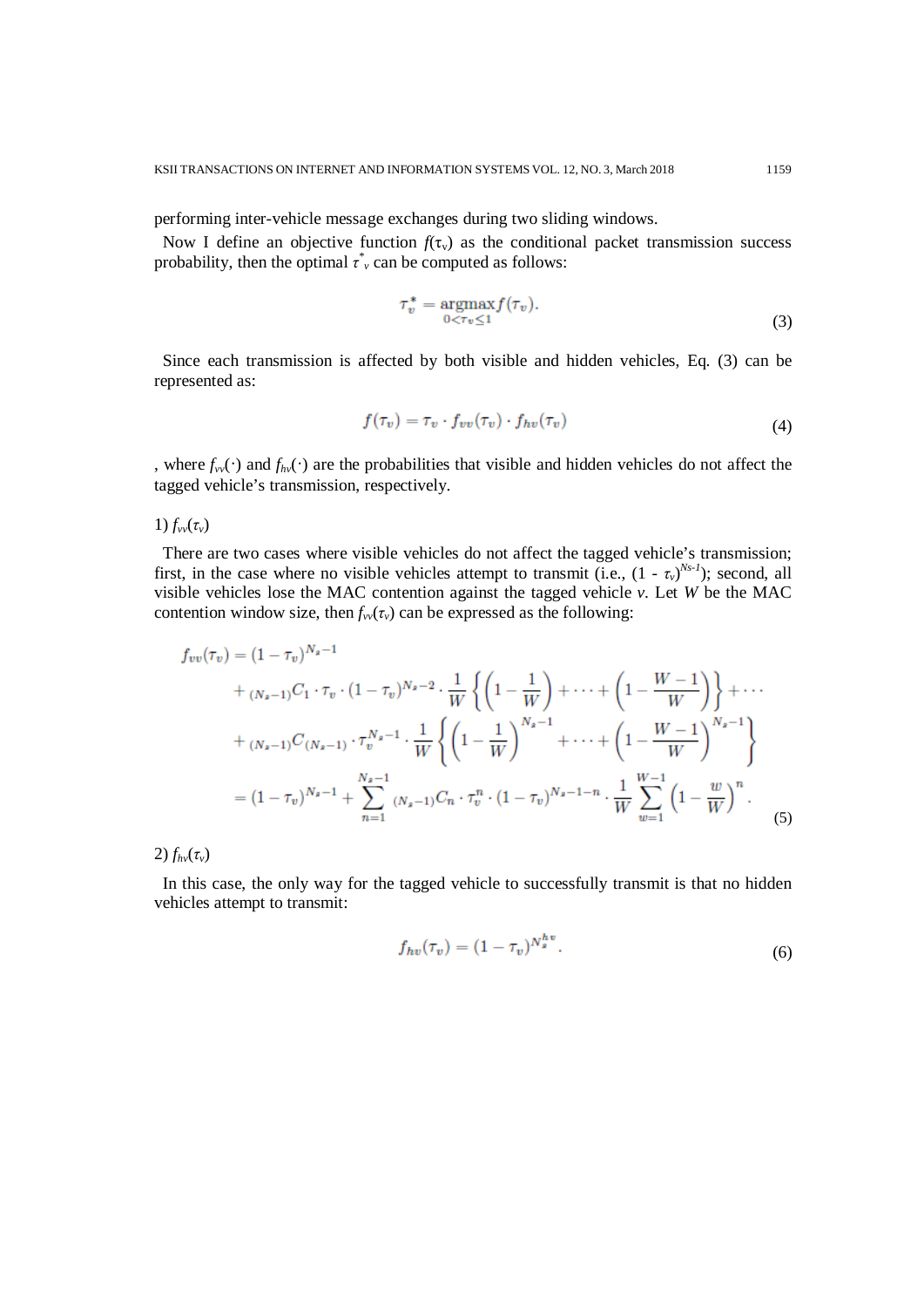

**Fig. 4.**  $\mathbf{r}^*$  according to  $N_s$ . I omit *v* and *s*. In case of *W*=31, the minimum transmit probability and the maximum probability are  $0.111$  ( $N<sup>hv</sup>$ <sub>s</sub> = 8) and 1, respectively. In CMS, vehicles adapt their message rates based on VVI and EVI as well as the effect of MAC contention.

Note that  $f(\tau_v)$  is a  $N^{eff}_{s}$  - degree function of  $\tau_v$ , and we can use a hill-climbing method [18] to find the optimal  $\tau_v$ . As an example,  $\tau_v^*$  is provided by varying  $N_s$  and  $N^{h\nu}$ <sub>s</sub> in Fig. 4. In both cases  $\tau$ <sup>\*</sup>, monotonically decreases with *N<sub>s</sub>*, but increases with *W*, which indicates that a higher MAC collision avoidance capability leads to more aggressive transmissions. In addition, from the comparison between **Fig. 4** (a) and (b), we can observe that the hidden vehicle affects  $\tau^*$ significantly, due to the fact that the MAC collision avoidance cannot handle packet collisions with hidden vehicles.

## **3.5 Slot Selector**

The slot selection of CMS is invoked when a vehicle newly joins a network, or senses that the number of vehicles using the same transmit slot exceeds a threshold (i.e.,  $N^{eff}_{s} > α$ , where α is a threshold.). As mentioned before, in this case a vehicle changes its transmit slot to a less congested transmit slot. Note that the slot selector does not always choose the least congested transmit slot as a new transmit slot, since a packet collision could also happen in the new slot. Instead, CMS randomly selects one of the top *k* less-congested transmit slots.

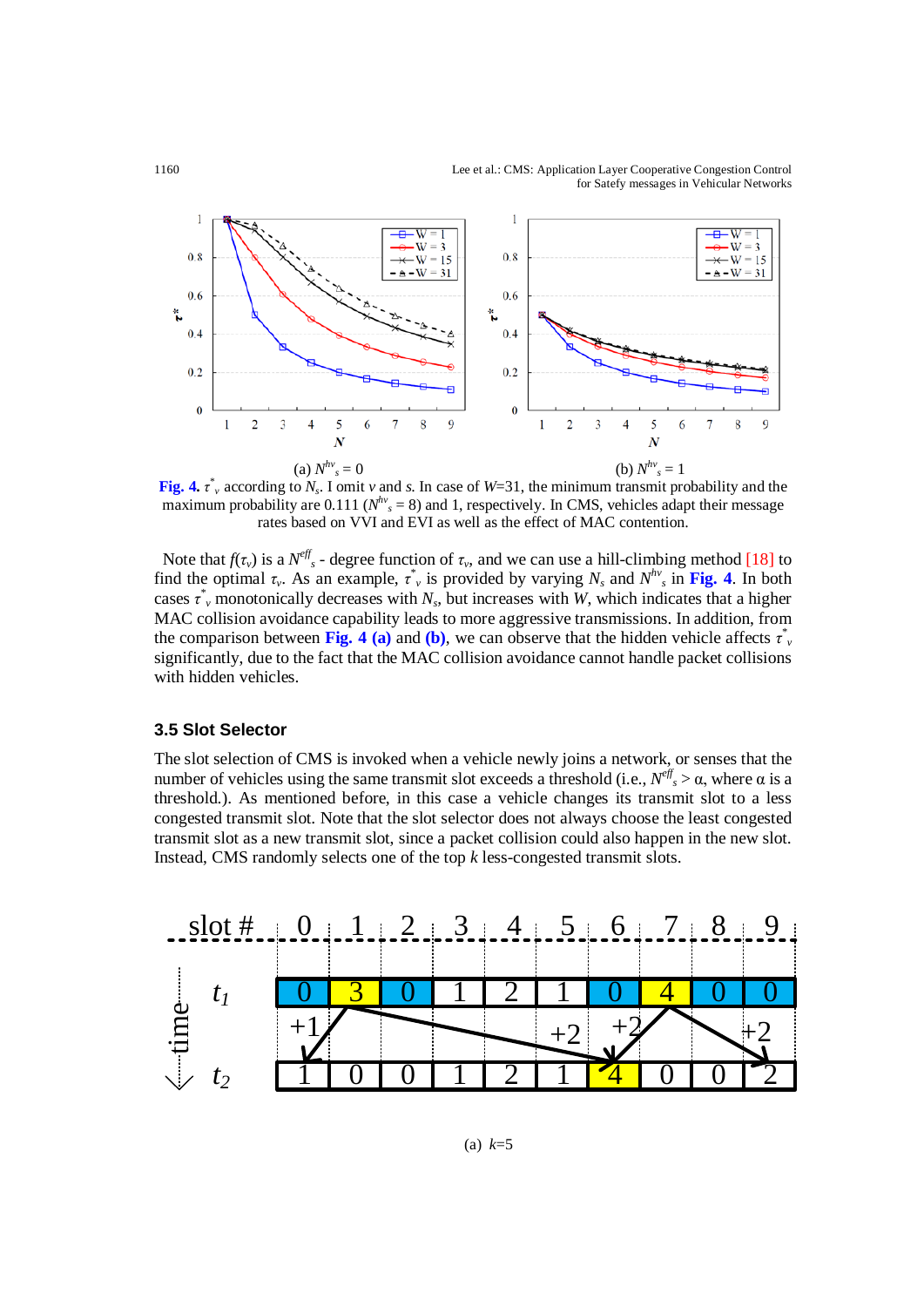

(b) *k*=6

**Fig. 5.** An example of the slot selection. The figures represent the EVI at time  $t_1$  and  $t_2$  according to different *k* values. A *k* value has a tradeoff between the successive collision and the transmit probability; in case of *k*=5, after changing slots, four vehicles in slot 6 should again find another non-congested slots; in case of *k*=6, no slot selection is called, but the vehicles originally existing in slot 3 and slot 5 may reduce their message rates because the slots become congested.

The slot selector tries to change to a better slot than the current one, but in some cases, it can also cause congestion on the changed slot. Let us call this a successive collision. If this happens, the slot selector will again find another non-congested slot, which can cause transmission delays.

**Fig. 5** shows the EVI at time  $t_1$  and  $t_2$  according to different *k* values. Assume that there are 10 transmit slots (i.e.,  $S=10$ ) and  $\alpha=2$ . Since in both cases at  $t_1$  slot 1 and slot 7 are reported as congested, 7 vehicles in these slots change their transmit slots at  $t_2$ . In case of  $k=5$  (**Fig. 5 (a)**), the candidate slots are slot 0, slot 2, slot 6, slot 8 and slot 9 according to the least 5 less-congested slots. The best way here is to appropriately distribute the 7 vehicles over the 5 slots such as  $(1,1,1,2,2)$ , but the successive collision may occasionally happen (e.g., in slot 6).

One way to handle this issue is to apply a higher *k* value to reduce the chance of successive collisions; when applying  $k=6$ , vehicles have more candidates to go to (**Fig. 5 (b)**). However, using a high *k* value may also have the effect of reducing the message rate of some vehicles (e.g., the vehicles originally existing in slot 3 and slot 5), hence we need to carefully control the value of *k*. I leave this issue as my future work.

#### **3.6 Summary**

| <b>Algorithm 1: CMS</b>                                                   |
|---------------------------------------------------------------------------|
| while an application on do                                                |
| $(N_v, N_v^{eff}) \leftarrow$ Cooperative Channel Monitor $(M)$ ;         |
| <b>if</b> transmit slot s is not yet set or $N_{s,v}^{eff} > \alpha$ then |
| $s \leftarrow$ Slot Selector $(N_v^{eff}, k)$ ;                           |
| end                                                                       |
| <b>if</b> the current slot is s <b>then</b>                               |
| $\tau_v \leftarrow$ Message Rate Controller $(N_v, N_v^{eff})$ ;          |
| $N_v \leftarrow$ VVI Compression $(N_v)$ ;                                |
| Broadcast a safety message appending $N_v$ with                           |
| probability $\tau_v$ ;                                                    |
| end                                                                       |
| end                                                                       |

|  |  | Fig. 6. CMS algorithm |
|--|--|-----------------------|
|--|--|-----------------------|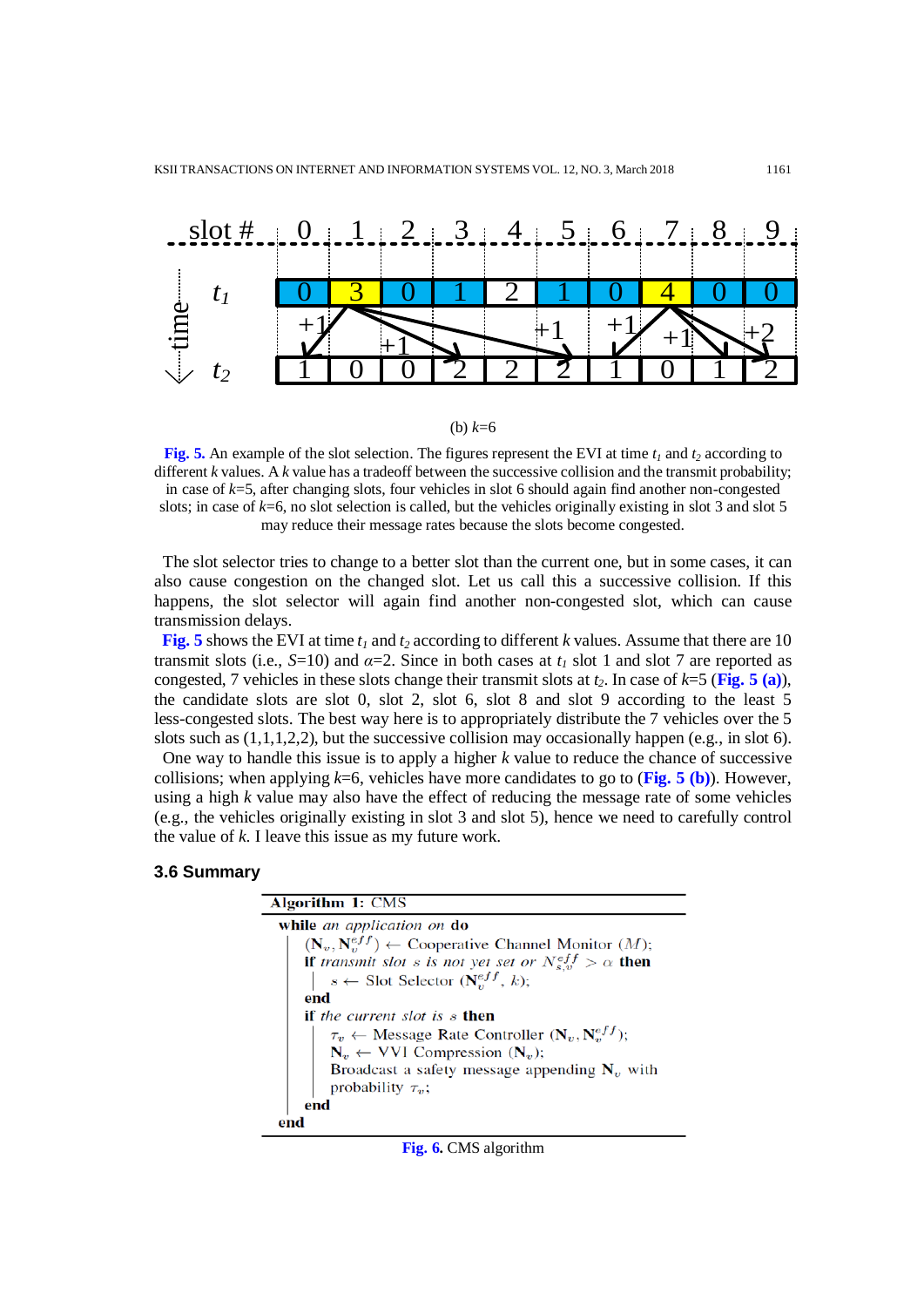CMS is summarized in **Fig. 6**.

# **4. Performance Evaluation**

## **4.1 Simulation Setting**

| <b>Table 1.</b> Simulation Parameters |                     |  |  |
|---------------------------------------|---------------------|--|--|
| Parameter                             | <b>Value</b>        |  |  |
| PHY Data Rate (Mbps)                  | 6                   |  |  |
|                                       | $10 \sim 300$       |  |  |
| K                                     | 5                   |  |  |
| S                                     | 100                 |  |  |
| α                                     | $\Gamma_{V/S}$ ٦    |  |  |
| $M$ (ms)                              | 200                 |  |  |
| <b>DCC</b> [3]                        |                     |  |  |
|                                       |                     |  |  |
| <b>CBR</b>                            | <b>Message rate</b> |  |  |
| $< 30\%$                              | 10 <sub>Hz</sub>    |  |  |
| 30% to 39%                            | 5 Hz                |  |  |
| 40% to 49%                            | 2.5 Hz              |  |  |
| 50% to 59%                            | $2$ Hz              |  |  |

**Table 1.** Simulation Parameters

In this section, the performance of CMS is evaluated. The vehicular network, as well as the mobility of vehicles, is simulated by using the NS-3 [19]. An intersection scenario with 6-lane roads is evaluated, with the width of each road set to 3 m. In this scenario, a two-ray ground propagation loss model is used. At beginning, *V* vehicles are randomly distributed in the roads, and then start to move along the road at random speed ranging from 0 to 80 km/h. **Table 1** summarizes the simulation parameters. In addition to CMS, the following schemes are implemented for comparison:

- Legacy [1]: is the legacy WAVE with no congestion control.
- DCC [3]: changes the message rate according to mapping of CBR values to message rates, as shown in **Table 1**.
- LIMERIC [4]: controls the message rate according to the following rule:  $(1 a)r +$ *b*·(CBR*target* - CBR*current*), where *r*, CBR*target* and CBR*current* denote the message rate, target CBR (set to 79%), and the current measured CBR, respectively, and *a* and *b* are the algorithm parameters which are set to 0.1 and 0.033, respectively.
- RES [9]: exploits transmit slot reservation, similar to the slot selection of CMS. If the number of vehicles exceeds *S*, then random slot selection is invoked.
- CMS (w/o EVI): uses VVI instead of EVI for message rate control and slot selection.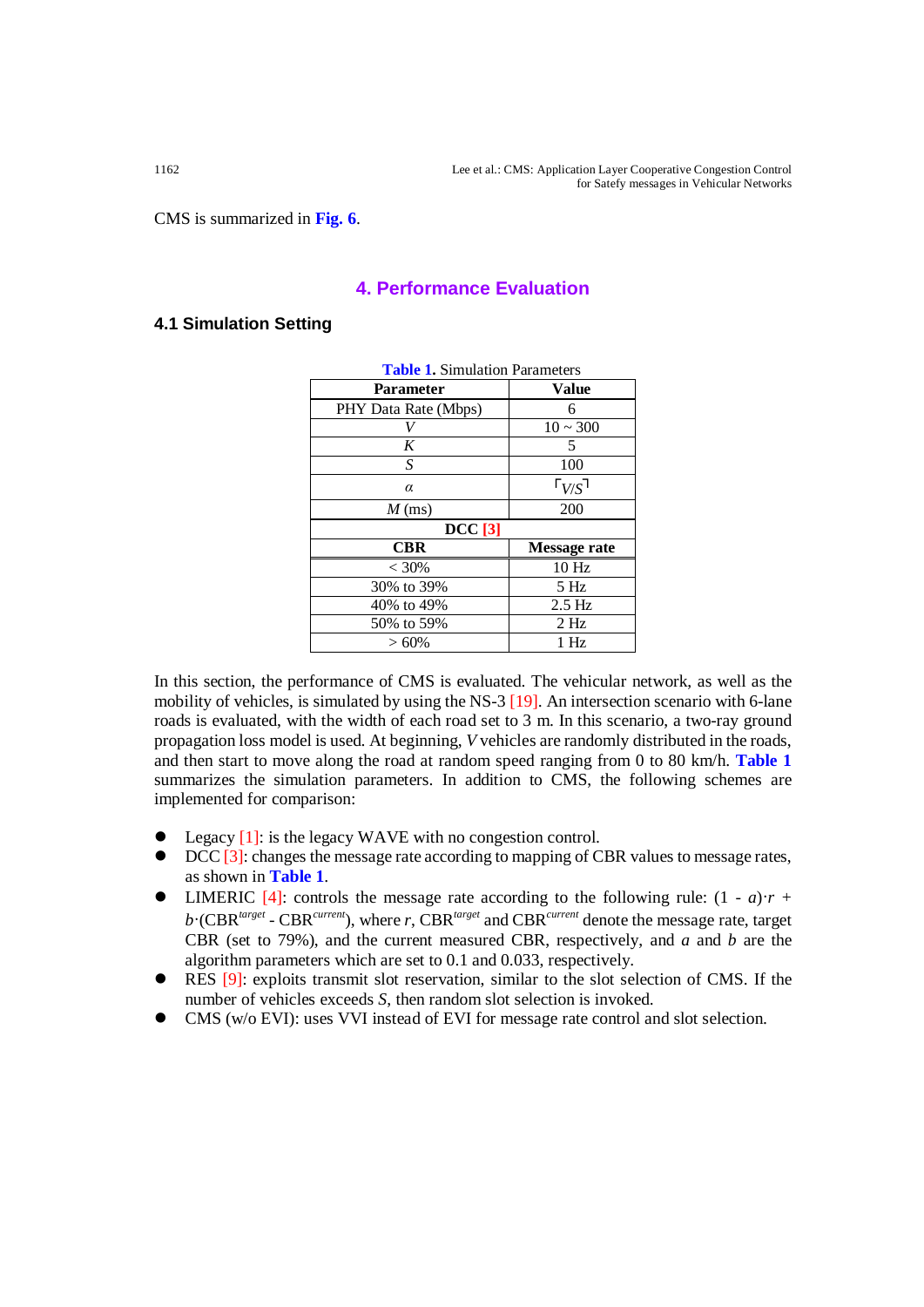

**Fig. 7.** VVI and EVI values of a certain vehicle when *V* = 300. The difference between VVI and EVI values indicates that hidden vehicle cases exist in this scenario.

Before going into details on the performance evaluation of CMS, I first show the characteristics of the traffic model of the simulation. To do this, I randomly select one vehicle and compare its VVI and EVI values in **Fig. 7**. From this result, the difference between the VVI and EVI values can be observed (EVI value: 2.73, VVI value: 2.32 on average), and it appears frequently during the simulation, which shows the scenario is with hidden vehicle cases.



(a) Packet Collision Rate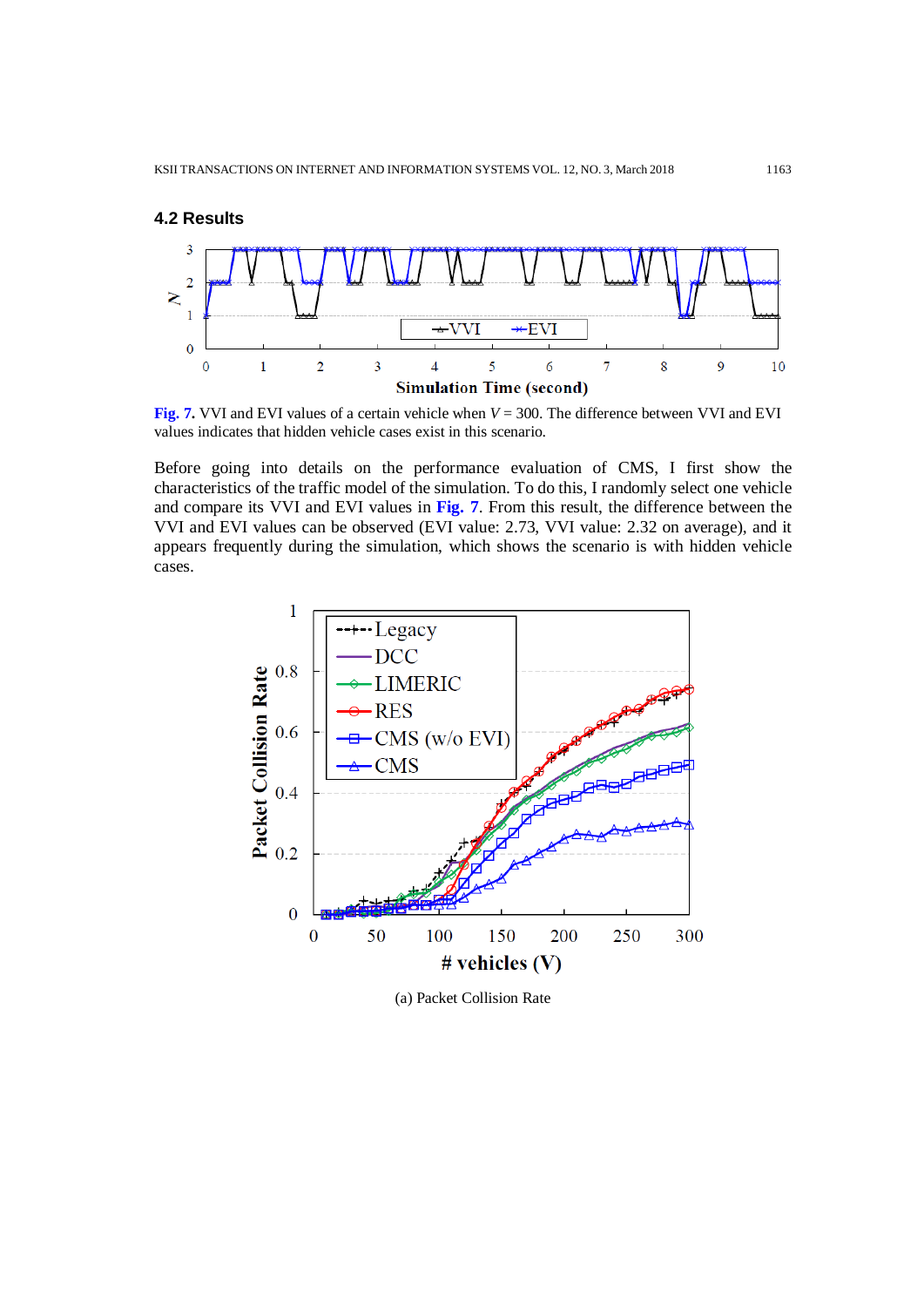1164 Lee et al.: CMS: Application Layer Cooperative Congestion Control for Satefy messages in Vehicular Networks



(c) Interval

**Fig. 8.** Overall performance evaluation results. CMS outperforms other schemes in terms of PCR and throughput, thanks to the message rate and timing control. In addition, the interval increase of CMS is negligible.

Now, I compare each transmission scheme. **Fig. 8 (a)** shows the PCR (Packet Collision Rate) of each scheme according to *V* . In Legacy, PCR continuously increases with *V*, since it has no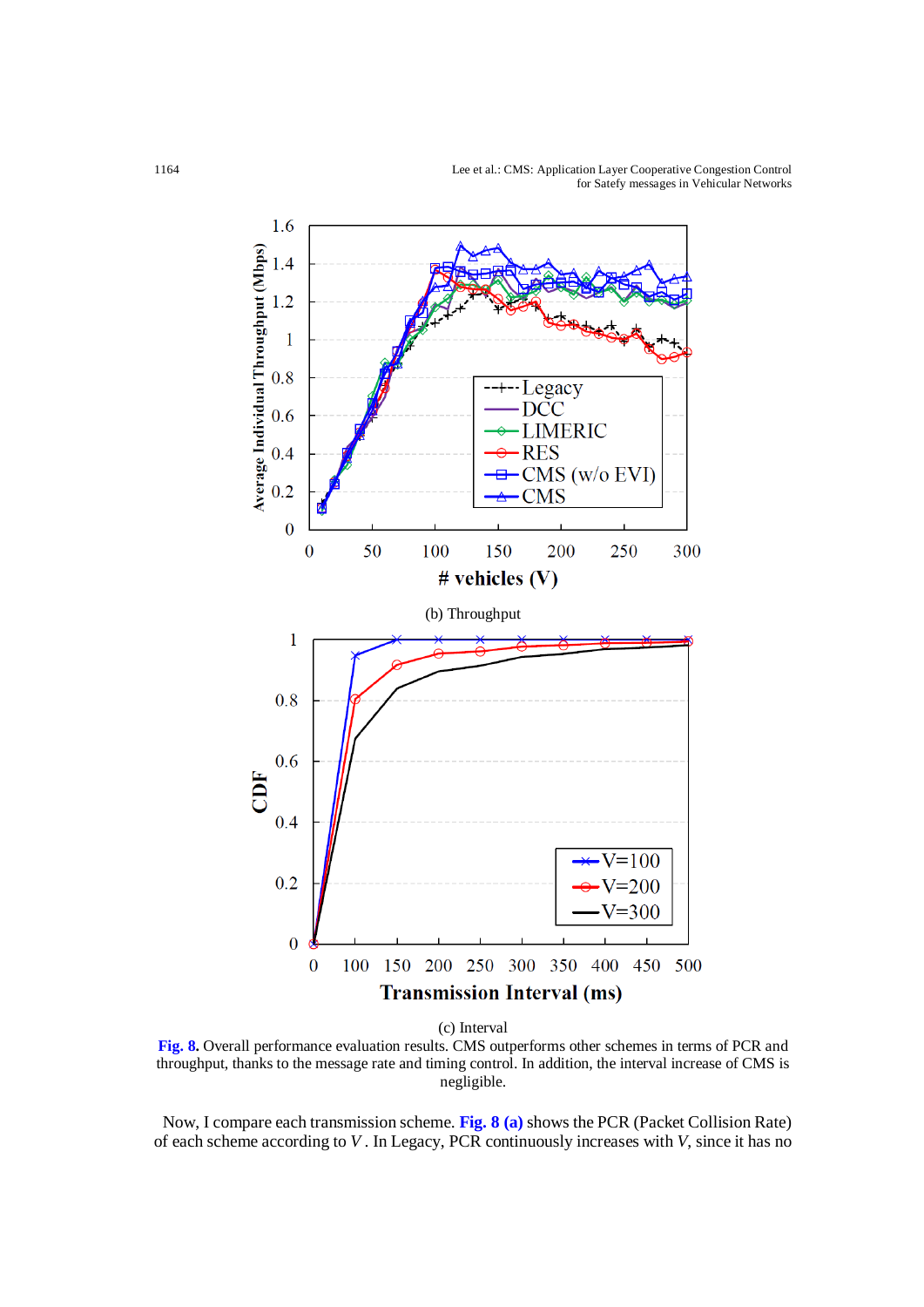congestion control, while RES shows a better performance thanks to the effect of slot reservation. However, after *V* exceeds the capability of reservation (i.e., *V* > 100), the PCR increases as it does in Legacy. Compared to RES, LIMERIC and DCC show a higher PCR when *V* is small, with better PCR results at higher *V*, which indicates that slot reservation is more effective than message rate control, when it can be appropriately used. In particular, in the simulation LIMERIC shows a slightly better performance than DCC, because a more fine-grained control is available in LIMERIC. CMS outperforms the other schemes in terms of the PCR. Compared to LIMERIC and Legacy, CMS reduces the collision rate by a maximum of 32% and 46%, respectively. This is because CMS controls both transmission timing and message rate, unlike LIMERIC and DCC, which mainly control the message rate, or RES which uses slot reservation only.

In result, the PCR affects the throughput performance of each scheme, as shown in **Fig. 8 (b)**. In case of Legacy and RES, as *V* increases, the throughput first increases, and then after reaching a certain point it starts to decrease, due to the unmanaged packet collisions. In contrast, we can see that LIMERIC and DCC have a higher throughput even when *V* is high, since the message rate control effectively reduces the packet collisions. Similarly, CMS shows a larger average throughput than other schemes, and, in particular, its gain becomes greater when considering the effect of hidden vehicles (i.e., EVI) than when using only VVI. Taking the PCR result together, we can clearly see that CMS is very energy-efficient.

While CMS cleverly reduces packet transmission attempts when the network becomes congested, one concern may be that such reduced attempts lead to negative impacts on the interval between consecutive transmissions. However, the interval increases are very subtle as shown in Fig.  $8(c)$ ; in the high-density traffic scenario ( $V = 300$ ), 90% of the total transmission intervals are less than 200 ms.

### **5. Conclusion**

In this paper, an application layer cooperative congestion control scheme, CMS, is proposed for safety message broadcast in vehicular networks. This scheme adaptively controls a vehicle's safety message rate and timing based on the cooperatively estimated channel congestion state, without any modification of the existing MAC protocol. Extensive NS-3 simulation results show that CMS can reduce the packet collision rate by maximum of 32% compared to other recent advances, while providing a comparable throughput performance.

## **References**

- [1] "IEEE 1609 Family of Standards for Wireless Access in Vehicular Environments (WAVE)," IEEE Std 1609.0-2013. [Article \(CrossRef Link\)](https://www.standards.its.dot.gov/Factsheets/Factsheet/80)
- [2] "ETSI ITS-G5 EN 302 663 Intelligent Transport Systems (ITS); Access layer specification for Intelligent Transport Systems operating in the 5 GHz frequency band." [Article \(CrossRef Link\)](http://www.etsi.org/deliver/etsi_en/302600_302699/302663/01.02.00_20/en_302663v010200a.pdf)
- [3] "Intelligent Transport System Decentralized Congestion Control." [Article \(CrossRef Link\)](http://www.etsi.org/deliver/etsi_ts/102900_102999/10291703/01.01.01_60/ts_10291703v010101p.pdf)
- [4] G. Bansal, J. B. Kenney, and C. E. Rohrs, "LIMERIC: A Linear Adaptive Message Rate Algorithm for DSRC Congestion Control," *IEEE Transactions on Vehicular Technology*, vol. 62, no. 9, pp. 4182–4197, Nov 2013. [Article \(CrossRef Link\)](https://dx.doi.org/10.1109/TVT.2013.2275014)
- [5] T. Tielert, D. Jiang, Q. Chen, L. Delgrossi, and H. Hartenstein, "Design methodology and evaluation of rate adaptation based congestion control for Vehicle Safety Communications," in *Proc. of 2011 IEEE Vehicular Networking Conference (VNC)*, Nov 2011. [Article \(CrossRef Link\)](https://dx.doi.org/10.1109/VNC.2011.6117132)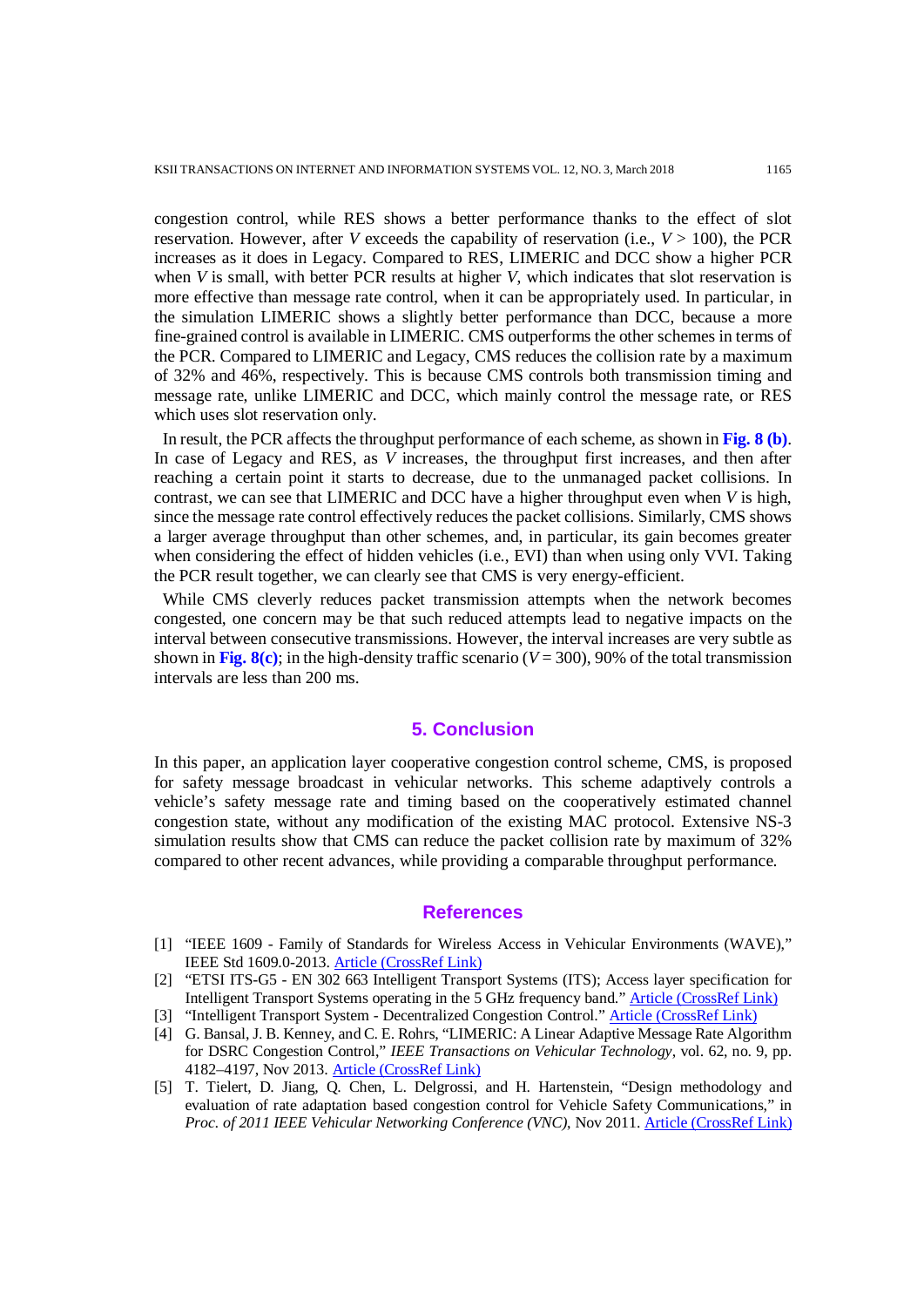- [6] Y. Zang, L. Stibor, B. Walke, H. J. Reumerman, and A. Barroso, "A Novel MAC Protocol for Throughput Sensitive Applications in Vehicular Environments," in *Proc. of 2007 IEEE 65th Vehicular Technology Conference-VTC2007-Spring*, Apr 2007. [Article \(CrossRef Link\)](https://dx.doi.org/10.1109/VETECS.2007.531)
- [7] H. A. Omar, W. Zhuang, and L. Li, "VeMAC: A TDMA-Based MAC Protocol for Reliable Broadcast in VANETs," *IEEE Transactions on Mobile Computing*, vol. 12, no. 9, pp. 1724–1736, Sep 2013. [Article \(CrossRef Link\)](https://dx.doi.org/10.1109/TMC.2012.142)
- [8] V. Nguyen, T. Z. Oo, P. Chuan, and C. S. Hong, "An Efficient Time Slot Acquisition on the Hybrid TDMA/CSMA Multichannel MAC in VANETs," *IEEE Communications Letters*, vol. 20, no. 5, pp. 970–973, May 2016. [Article \(CrossRef Link\)](https://dx.doi.org/10.1109/LCOMM.2016.2536672)
- [9] Y. Park and H. Kim, "Collision Control of Periodic Safety Messages With Strict Messaging Frequency Requirements," *IEEE Transactions on Vehicular Technology*, vol. 62, no. 2, pp. 843-852, Feb 2013. [Article \(CrossRef Link\)](https://dx.doi.org/10.1109/TVT.2012.2227070)
- [10] "IEEE Standard for Information technology-- Local and metropolitan area networks-- Specific requirements-- Part 11: Wireless LAN Medium Access Control (MAC) and Physical Layer (PHY) Specifications Amendment 6: Wireless Access in Vehicular Environments," IEEE Std 802.11p-2010. [Article \(CrossRef Link\)](https://standards.ieee.org/findstds/standard/802.11p-2010.html)
- [11] M. Ni, Z. Zhong, and D. Zhao, "A novel multichannel multiple access protocol for vehicular ad hoc networks," in *Proc. of 2012 IEEE International Conference on Communications (ICC)*, Jun 2012. [Article \(CrossRef Link\)](https://dx.doi.org/10.1109/ICC.2012.6364212)
- [12] D. N. M. Dang, C. S. Hong, S. Lee, and E. N. Huh, "An Efficient and Reliable MAC in VANETs," *IEEE Communications Letters*, vol. 18, no. 4, pp. 616–619, Apr 2014. [Article \(CrossRef Link\)](https://dx.doi.org/10.1109/LCOMM.2014.030114.132504)
- [13] Q. Wang, S. Leng, H. Fu, and Y. Zhang, "An IEEE 802.11p-Based Multichannel MAC Scheme With Channel Coordination for Vehicular Ad Hoc Networks," *IEEE Transactions on Intelligent Transportation Systems*, vol. 13, no. 2, pp. 449–458, Jun 2012. [Article \(CrossRef Link\)](https://dx.doi.org/10.1109/TITS.2011.2171951)
- [14] T. Tsuboi, J. Yamada, N. Yamauchi, and M. Hayashi, "Dual Receiver Communication System for DSRC," in *Proc. of 2008 Second International Conference on Future Generation Communication and Networking*, Dec 2008. [Article \(CrossRef Link\)](https://dx.doi.org/10.1109/FGCN.2008.53)
- [15] Y. Kim, Y. H. Bae, D. S. Eom, and B. D. Choi, "Performance Analysis of a MAC Protocol Consisting of EDCA on the CCH and a Reservation on the SCHs for the IEEE 802.11p/1609.4 WAVE," *IEEE Transactions on Vehicular Technology*, vol. 66, no. 6, pp. 5160–5175, 2017. [Article \(CrossRef Link\)](https://dx.doi.org/10.1109/TVT.2016.2622004)
- [16] S. Moser, L. Behrendt, and F. Slomka, "MIMO-enabling PHY layer enhancement for vehicular ad-hoc networks," in *Proc. of IEEE Wireless Communications and Networking Conference Workshops*, Mar 2015. [Article \(CrossRef Link\)](https://dx.doi.org/10.1109/WCNCW.2015.7122544)
- [17] T. K. Mak, K. P. Laberteaux, R. Sengupta, and M. Ergen, "Multichannel Medium Access Control for Dedicated Short-Range Communications," *IEEE Transactions on Vehicular Technology*, vol. 58, no. 1, pp. 349–366, Jan 2009. [Article \(CrossRef Link\)](https://dx.doi.org/10.1109/TVT.2008.921625)
- [18] S. Boyd and L. Vandenberghe, "Convex optimization," *Cambridge university press*, 2004. [Article \(CrossRef Link\)](https://dx.doi.org/10.1017/CBO9780511804441)
- [19] "NS-3." [Online]. [Article \(CrossRef Link\)](https://www.nsnam.org/)
- [20] X. Jiang and D. H. C. Du, "PTMAC: A Prediction-Based TDMA MAC Protocol for Reducing Packet Collisions in VANET," *IEEE Transactions on Vehicular Technology*, vol. 65, no. 11, pp. 9209-9223, Nov 2016. [Article \(CrossRef Link\)](https://dx.doi.org/10.1109/TVT.2016.2519442)
- [21] A. Balador and A. Böhm and C. T. Calafate and J. C. Cano, "A reliable token-based MAC protocol for V2V communication in urban VANET," in *Proc. of 2016 IEEE 27th Annual International Symposium on Personal, Indoor, and Mobile Radio Communications (PIMRC)*, Sep 2016. [Article \(CrossRef Link\)](https://dx.doi.org/10.1109/PIMRC.2016.7794823)